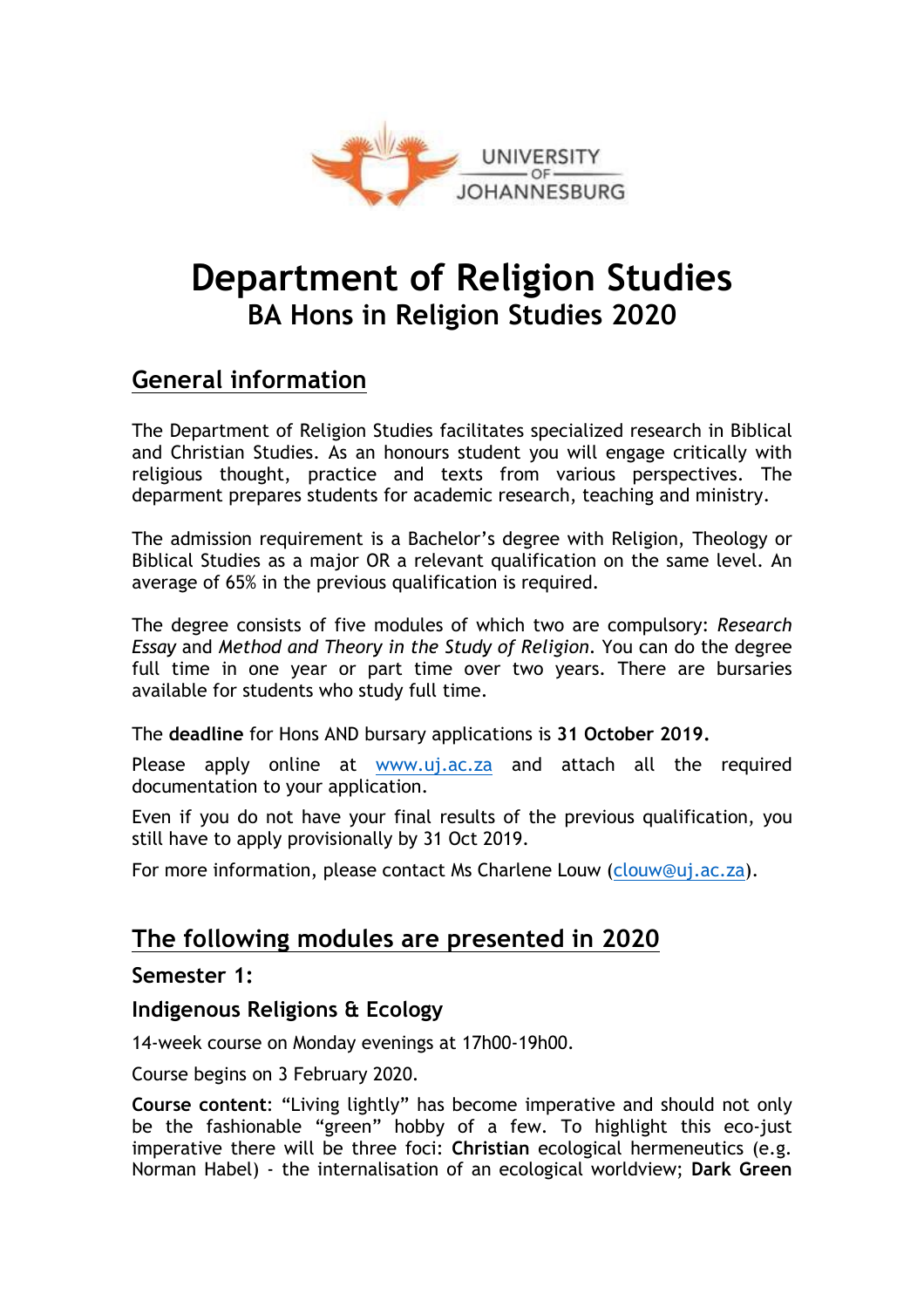**Religion** (e.g. Bron Taylor) – embracing science and religion; and indigenous **African worldviews** (e.g. the Southern African *San,* Zimbabwean "green *chimurenga*" and Kenyan Wangari Maathai's "Green Belt movement") – having had a "green sense" all along.

**Lecturer**: Prof Hennie Viviers hviviers@uj.ac.za

#### **Method and Theory in the Study of Religion**

14-week course on Thursday evenings at 17h00-19h00.

Course begins on 6 February 2020.

**Course Content:** The course provides the student a window into what it means to do research in the field of religion. The different methods and theoretical approaches in the study of religion that are discussed in the course highlight the complexity of religion as a human phenomenon. Moreover, the course is designed to prepare students for basic academic research. It familiarises the student with selected research methods and how they are applied in textual or empirical study of religion. The course is compulsory to all Hons students.

**Lecturers**: Dr Shahid Mathee smathee@uj.ac.za

Dr Elina Hankela elinah@uj.ac.za

#### **Semester 2:**

#### **Christianity, Gender and Sexuality**

14-week course on Monday evenings at 17h00-19h00.

Course begins on 13 July 2020.

**Course Content**: In light of the constant escalating violence against women and children, we introduce a course that empower you to resist violence in gender, but especially against the most vulnerable in society.

During this course, you will be introduced to Christianity and its views and attitudes towards sex, sexuality and gender.

More specifically, we will discuss the connection between sexuality, eroticism, embodiment and spirituality in Christian discourse and the impact it has on society. We also debate the influence of patriarchy in religious beliefs, practices and symbols and how these may impact on the lives of women and other marginalized gendered or sexual groups. We assess the gender - and usually male-centred - ideological constructs in Christianity; and consider how gender critical reinterpretations of androcentric religious traditions may apply to various current controversies around gender, sex, sexual identity, worship and religious leadership.

**Lecturers**: Prof Lilly (SJ) Nortjé-Meyer lillynm@uj.ac.za

Ms Clementine Nishimwe cnishstaug@gmail.com